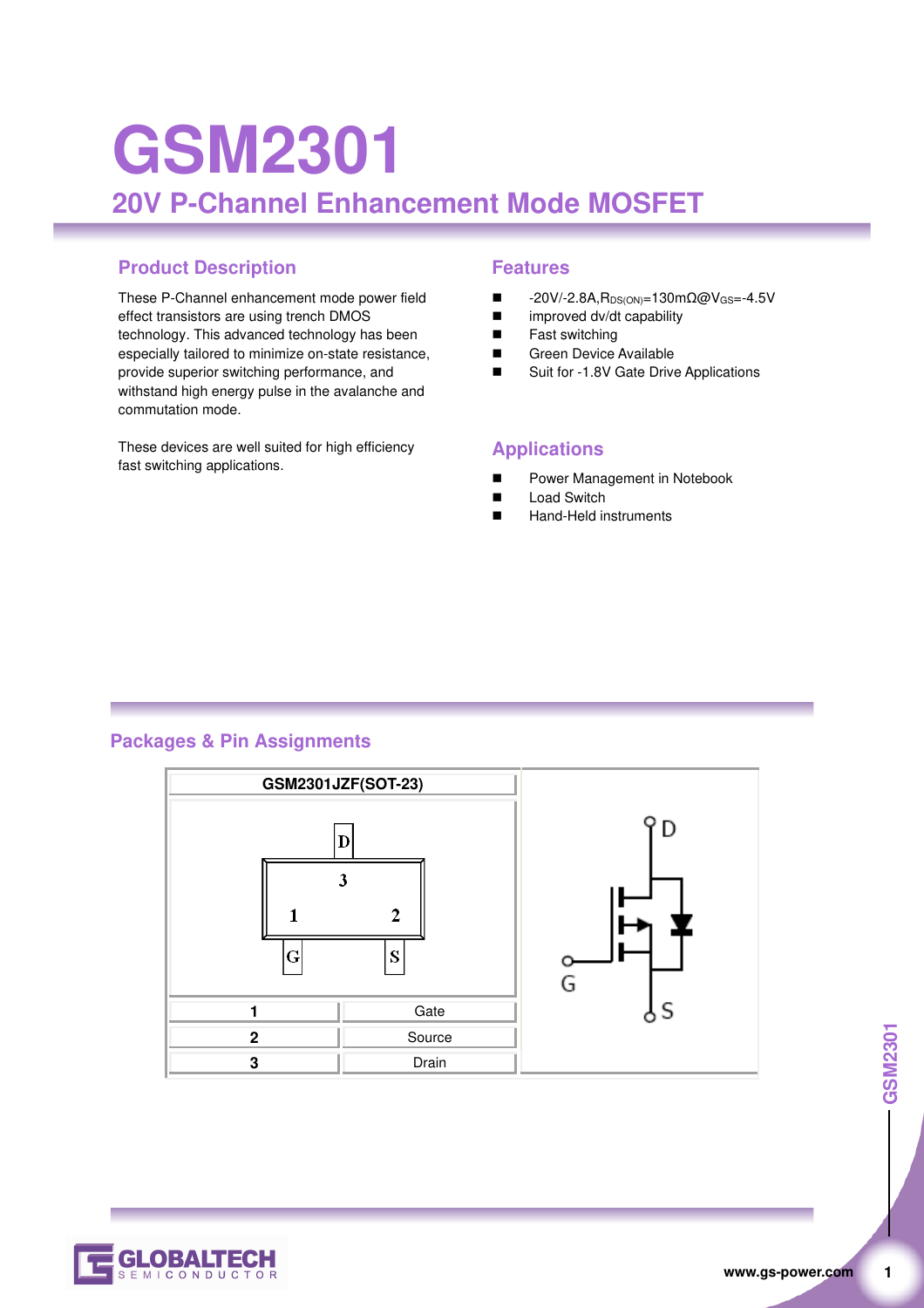**Ordering Information** 





# **Absolute Maximum Ratings**

(TC=25ºC unless otherwise noted)

| Symbol                  | <b>Parameter</b>                       |                    | <b>Typical</b> | Unit                 |  |
|-------------------------|----------------------------------------|--------------------|----------------|----------------------|--|
| <b>V</b> <sub>DSS</sub> | Drain-Source Voltage                   |                    | $-20$          | ν                    |  |
| <b>V</b> <sub>GSS</sub> | Gate-Source Voltage                    |                    | ±10            |                      |  |
| ID                      | Continuous Drain Current               | $Tc = 25^{\circ}C$ | $-2.8$         |                      |  |
|                         |                                        | $Tc=100^{\circ}C$  | $-1.8$         | A                    |  |
| <b>I</b> <sub>DM</sub>  | Pulsed Drain Current <sup>1</sup>      |                    | $-10$          | A                    |  |
|                         | Power Dissipation                      | $Tc = 25^{\circ}C$ | 1.56           | W                    |  |
| P <sub>D</sub>          | Power Dissipation – Derate above 25°C  |                    | 0.012          | $W$ / <sup>o</sup> C |  |
| ТJ                      | Operating Junction Temperature Range   |                    | $-55$ to 150   | ºC                   |  |
| T <sub>STG</sub>        | Storage Temperature Range              |                    | $-55$ to 150   | $^{\circ}$ C         |  |
| Reja                    | Thermal Resistance-Junction to Ambient |                    | 80             | $^{\circ}$ C/W       |  |



 $\overline{2}$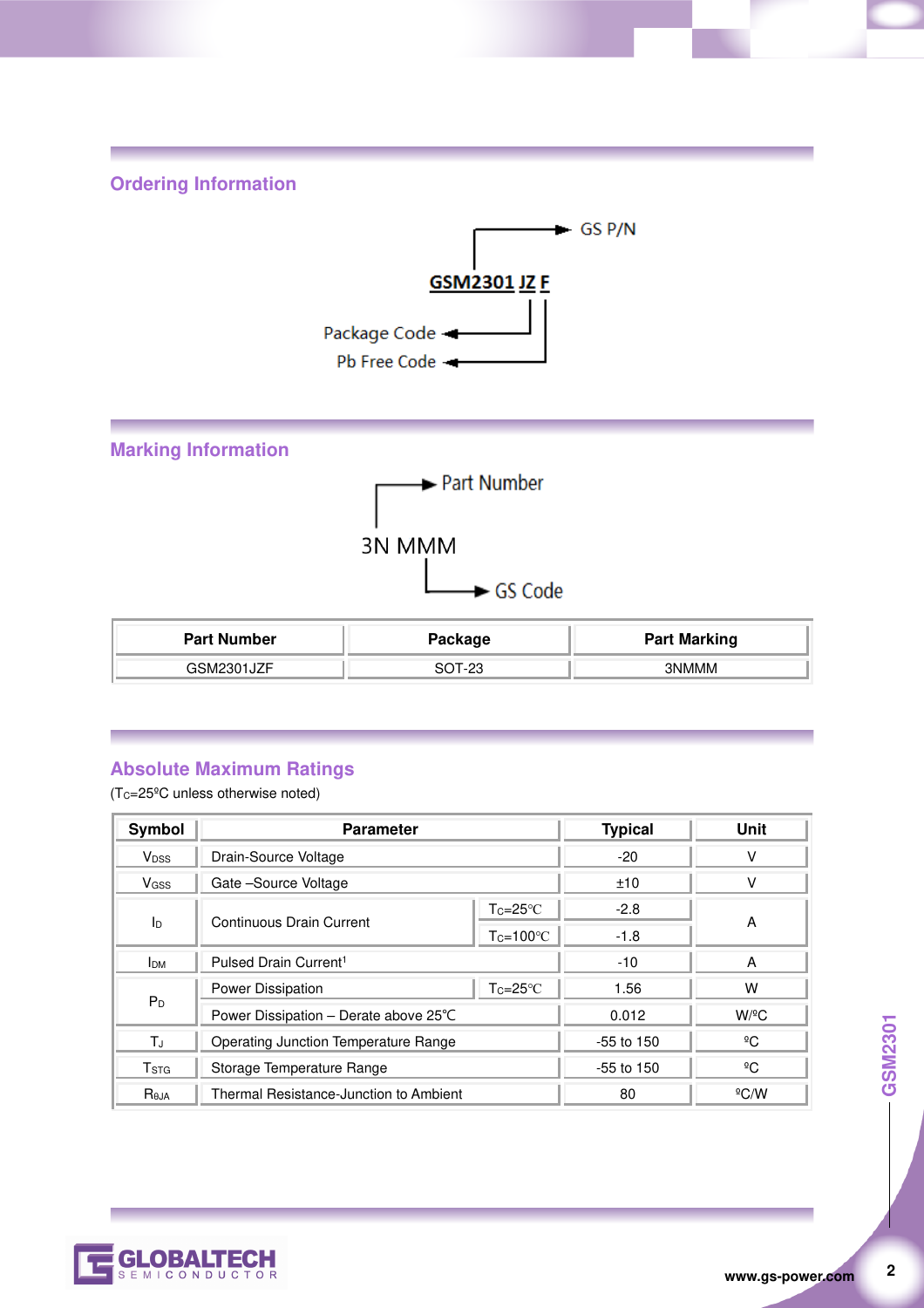### **Electrical Characteristics**

#### (TJ=25ºC unless otherwise noted)

| Symbol                | <b>Parameter</b>                  | <b>Conditions</b>                                     | Min.   | <b>Typ</b>     | Max.           | <b>Unit</b> |  |
|-----------------------|-----------------------------------|-------------------------------------------------------|--------|----------------|----------------|-------------|--|
| <b>Static</b>         |                                   |                                                       |        |                |                |             |  |
| $V_{(BR)DSS}$         | Drain-Source Breakdown Voltage    | $V_{GS}=0V, I_D=-250uA$                               | $-20$  |                |                | V           |  |
| $V_{GS(th)}$          | Gate Threshold Voltage            | $V_{DS} = V_{GS}I_{D} = -250uA$                       | $-0.3$ | $-0.6$         | $-1.0$         |             |  |
| lass                  | Gate Source Leakage Current       | $V_{DS}=0V$ , $V_{GS}=\pm 10V$                        |        |                | ±100           | nA          |  |
| $I_{DSS}$             | Drain Source Leakage Current      | $V_{DS} = -20V$ , $V_{GS} = 0V$                       |        |                | $-1$           | uA          |  |
|                       | Drain-Source On-Resistance        | $V_{GS} = -4.5V, I_D = -2.8A$                         |        | 96             | 130            |             |  |
| $R_{DS(on)}$          |                                   | $V_{GS} = -2.5V, I_D = -2.0A$                         |        | 140            | 190            | $m\Omega$   |  |
|                       |                                   | $V_{GS} = -1.8V, I_D = -1.0A$                         |        | 192            | 260            |             |  |
| <b>V<sub>SD</sub></b> | Diode Forward Voltage             | $IS=-1A, VGS=0V$                                      |        |                | $-1$           | V           |  |
| $\mathsf{ls}$         | Continuous Source Current         | $V_G=V_D=0V$                                          |        |                | $-2.5$         | A           |  |
| <b>Dynamic</b>        |                                   |                                                       |        |                |                |             |  |
| $Q_{q}$               | Total Gate Charge <sup>2,3</sup>  |                                                       |        | 2.5            | 5              | nC          |  |
| $Q_{gs}$              | Gate-Source Charge <sup>2,3</sup> | $V_{DS} = -10V, V_{GS} = -4.5V$<br>$ID=-1A$           |        | 0.36           | 0.72           |             |  |
| $Q_{\text{gd}}$       | Gate-Drain Charge <sup>2,3</sup>  |                                                       |        | 0.5            | 1.0            |             |  |
| $C$ iss               | Input Capacitance                 |                                                       |        | 150            | 300            |             |  |
| C <sub>oss</sub>      | Output Capacitance                | $V_{DS} = -15V$ , $V_{GS} = 0V$<br>$f=1$ MHz          |        | 32             | 64             | pF          |  |
| C <sub>rss</sub>      | Reverse Transfer Capacitance      |                                                       |        | 23             | 46             |             |  |
| $t_{d(on)}$           |                                   |                                                       |        | $\overline{c}$ | $\overline{4}$ | ns          |  |
| $t_{r}$               | Turn-On Time <sup>2,3</sup>       | $V_{DD} = -10V$ , $I_D = -1.0A$ ,                     |        | 7.8            | 15             |             |  |
| $t_{d(off)}$          |                                   | $V$ <sub>GS</sub> =-4.5V, R <sub>G</sub> =25 $\Omega$ |        | 16.6           | 32             |             |  |
| t                     | Turn-Off Time <sup>2,3</sup>      |                                                       |        | 4.5            | 9              |             |  |

Note :

1. Repetitive Rating : Pulsed width limited by maximum junction temperature.

2. The data tested by pulsed , pulse width  $\leq$  300us , duty cycle  $\leq$  2%.

3. Essentially independent of operating temperature.



 $\overline{3}$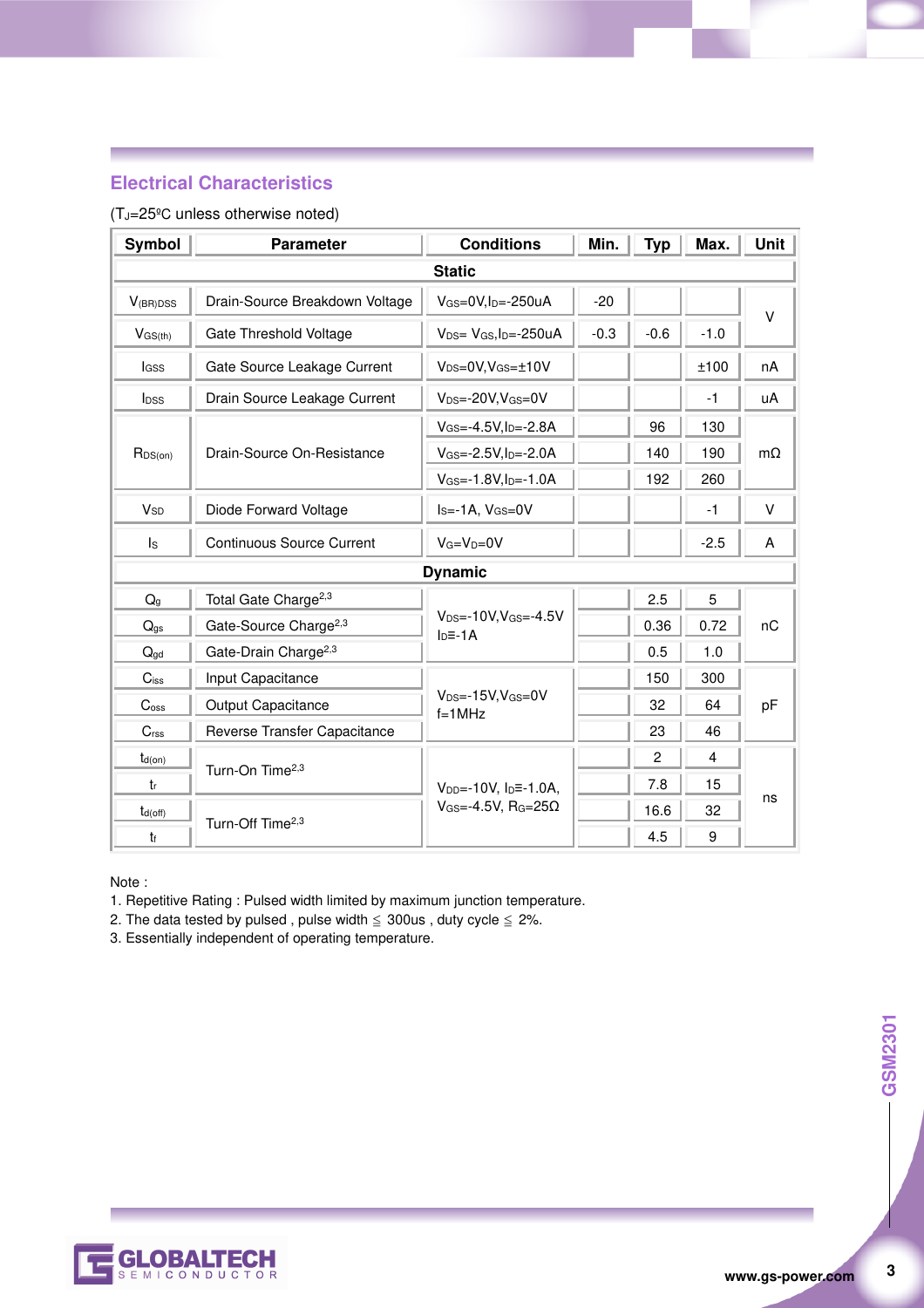

#### **Typical Performance Characteristics**







GSM2301 **4 GSM2301**

 $\overline{\mathbf{4}}$ 

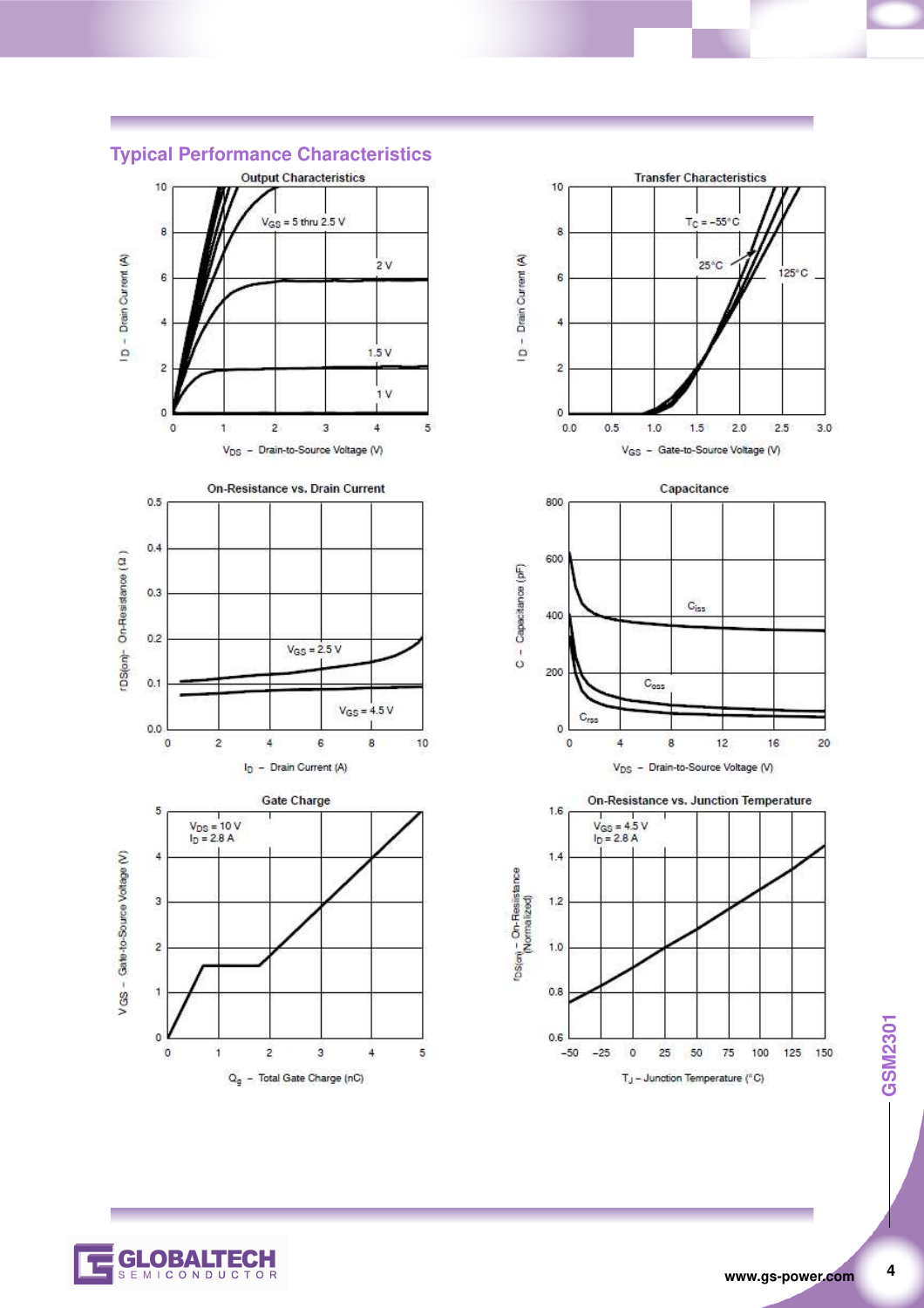

#### **Typical Performance Characteristics (continue)**

5



 $0.01$ 

 $10^{-4}$ 

 $10^{-3}$ 

 $10^{-2}$ 

 $10^{-1}$ 

600

 $111111$ 

10

 $\mathbf{1}$ 

 $\mathbf{I}$  $\overline{1}$  Ш

100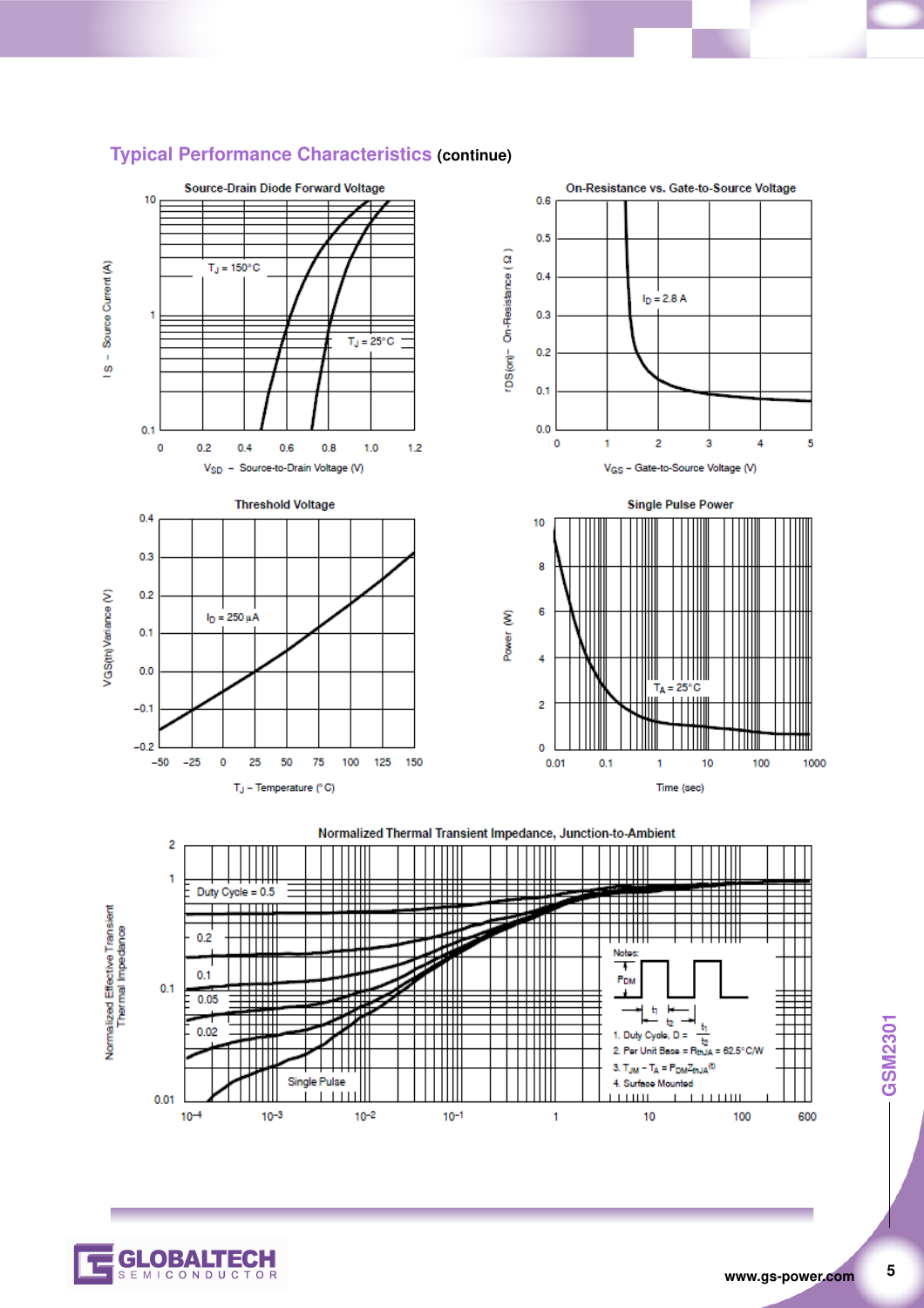## **Typical Characteristics**



Gate Charge Test Circuit & Waveform

Charge

**Resistive Switching Test Circuit & Waveforms** 





#### Diode Recovery Test Circuit & Waveforms





-GSM2301 **6 GSM2301**

 $6\phantom{a}$ 

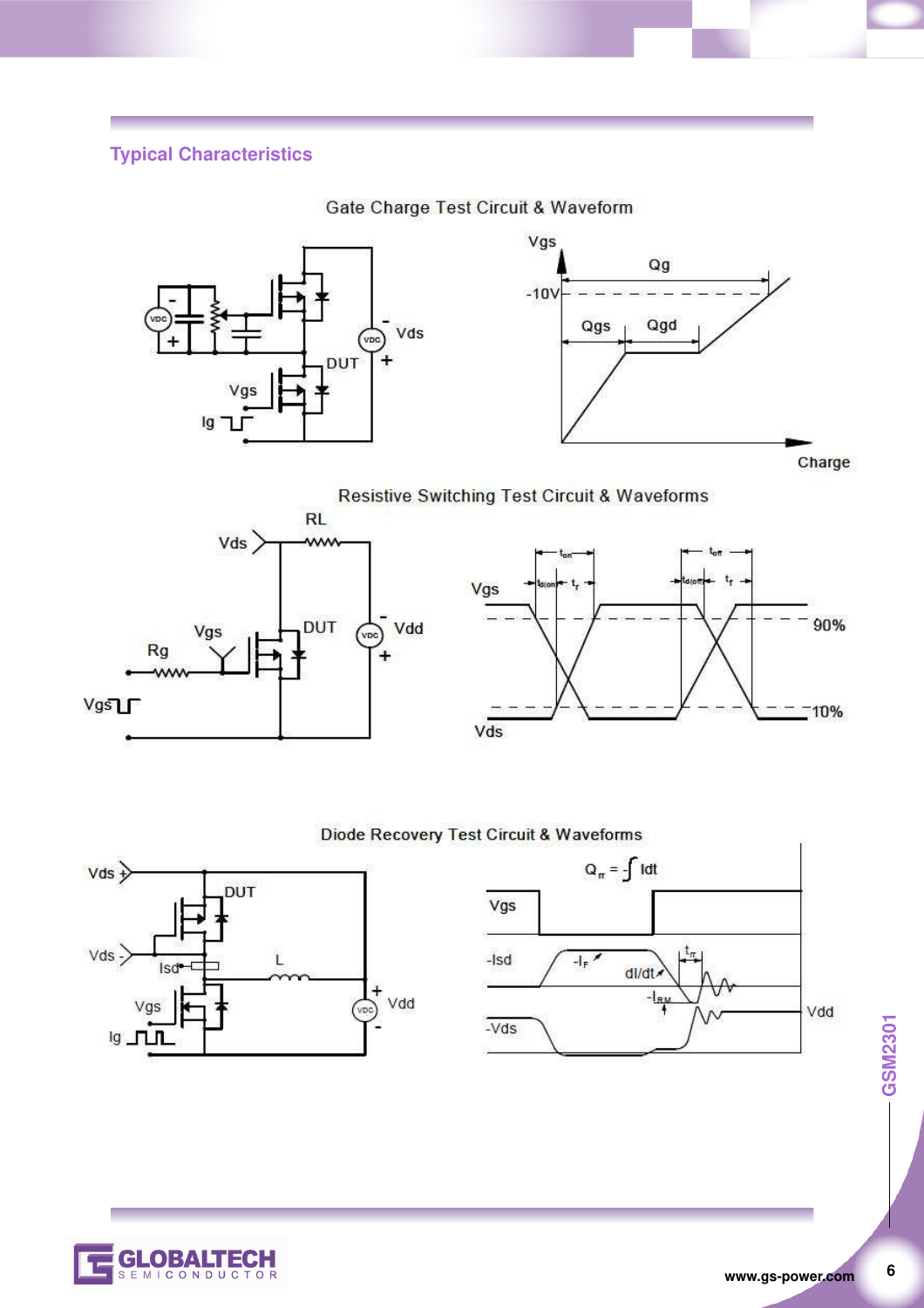# **Package Dimension**



| <b>Dimensions</b> |                    |             |               |             |  |
|-------------------|--------------------|-------------|---------------|-------------|--|
| <b>SYMBOL</b>     | <b>Millimeters</b> |             | <b>Inches</b> |             |  |
|                   | <b>MIN</b>         | <b>MAX</b>  | <b>MIN</b>    | <b>MAX</b>  |  |
| A                 | 0.900              | 1.200       | 0.035         | 0.043       |  |
| A1                | 0.000              | 0.100       | 0.000         | 0.004       |  |
| A2                | 0.900              | 1.100       | 0.035         | 0.039       |  |
| $\mathbf b$       | 0.300              | 0.500       | 0.012         | 0.020       |  |
| C                 | 0.080              | 0.150       | 0.003         | 0.006       |  |
| D                 | 2.800              | 3.000       | 0.110         | 0.118       |  |
| E                 | 1.200              | 1.400       | 0.047         | 0.055       |  |
| E1                | 2.250              | 2.550       | 0.089         | 0.100       |  |
| $\mathbf e$       | 0.950 TYP          |             | 0.037 TYP     |             |  |
| e <sub>1</sub>    | 1.800              | 2.000       | 0.071         | 0.079       |  |
| L                 | 0.550 REF          |             | 0.022 REF     |             |  |
| L1                | 0.300              | 0.500       | 0.012         | 0.020       |  |
| $\pmb{\theta}$    | $0^{\circ}$        | $8^{\circ}$ | $0^{\circ}$   | $8^{\circ}$ |  |

 $\overline{7}$